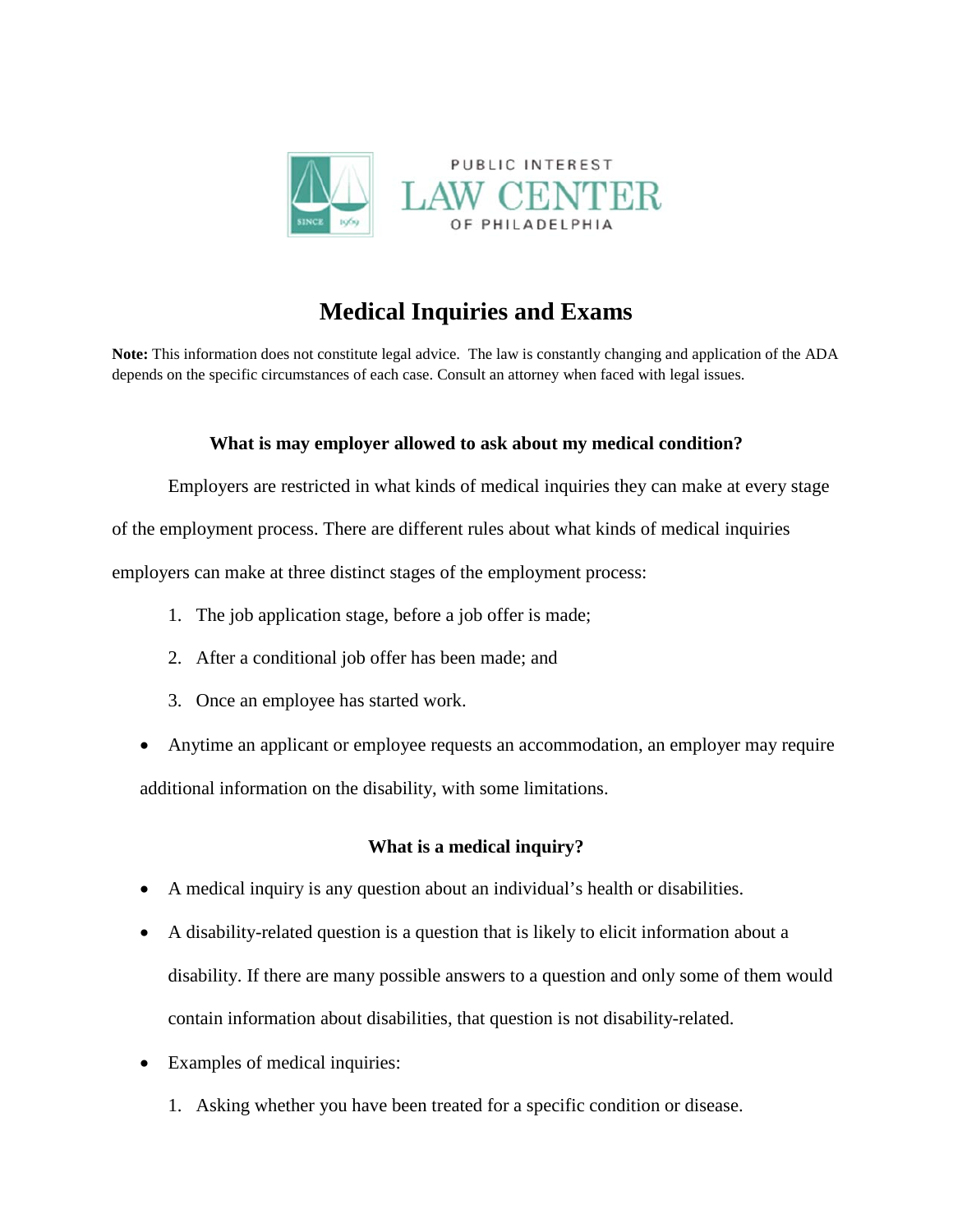- 2. Asking whether you have been hospitalized and, if so, for what.
- 3. Asking if there is a health reason that would prevent you from performing your job.
- 4. Asking how often you have been out sick on previous jobs.
- 5. Asking what prescribed medications you take.
- 6. Asking if you have ever been treated for substance abuse.
- 7. Asking if you have ever filed a claim for workers compensation.

## **What is a medical exam?**

- Medical exams are all tests and procedures administered by a health care professional in a medical setting to seek information about an individual's mental or physical impairments.
- Examples of medical exams:
	- 1. Vision tests.
	- 2. X-rays or MRIs.
- Tests that are not considered medical exams:
	- 1. Blood and urine tests to determine current use of illegal drugs.
	- 2. Polygraph exams.
	- 3. Physical agility or fitness tests (although there tests are subject to some limitations).

## **What kind of medical inquiries can my employer make during the application process?**

- The ADA prohibits employers from medical inquiries in job applications, during job interviews, and during background and reference checks.
- Employers may not require job applicants to undergo medical examinations.
- The prohibition on medical inquiries applies even if the inquiry is related to the job.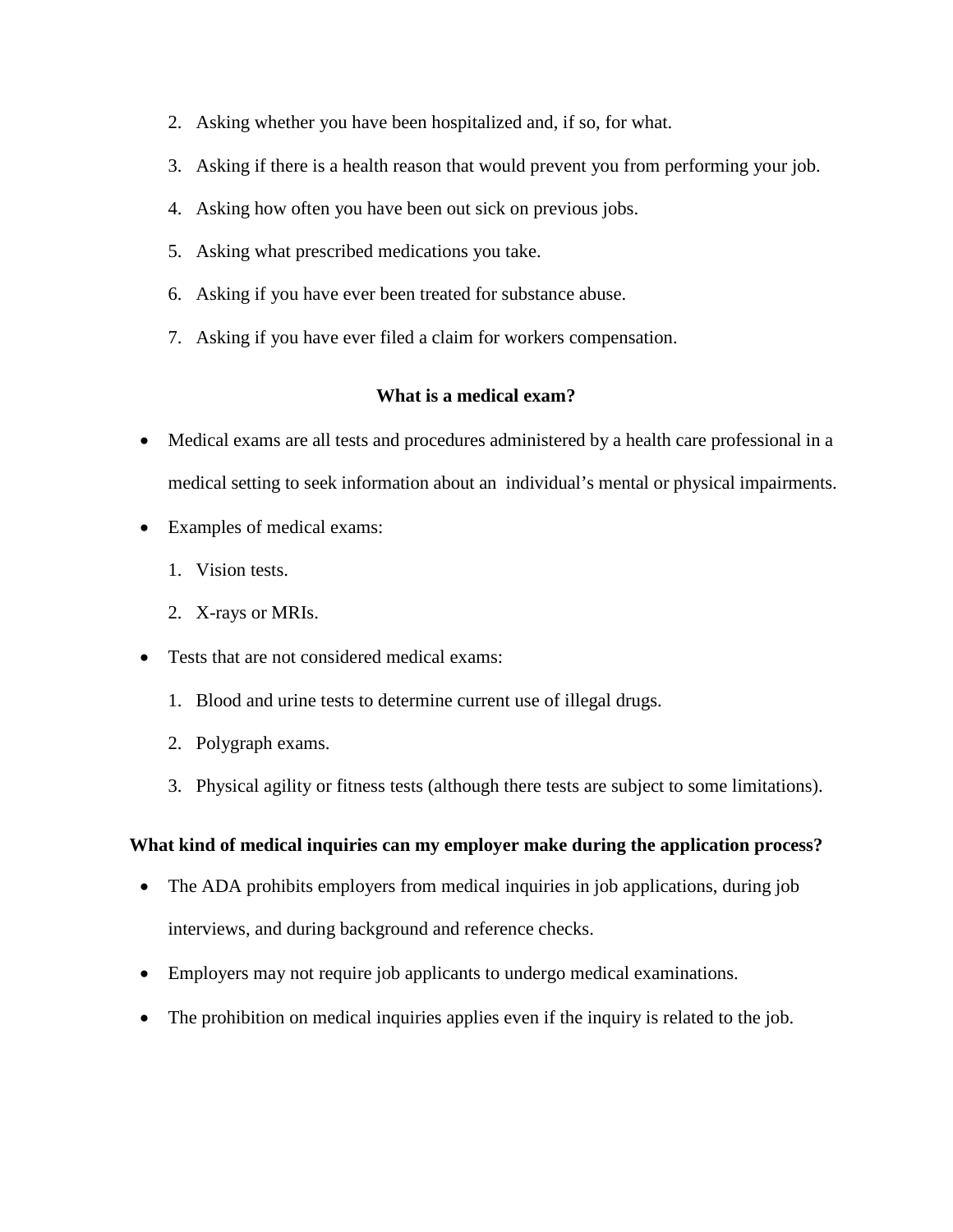- Employers cannot ask disability-related questions during the job application stage of the employment process. For example: an employer cannot ask you during a job interview how much sick time or leave time that you think you will need.
- Employers may ask about information that is needed to asses a job applicant's qualifications and to assure safety on the job. For example: an employer can ask whether you currently use illegal drugs.
- Employers can ask questions about an applicant's ability to perform specific job functions if they are essential to the job. For example: an employer can describe the physical requirements of a job and then ask you whether you can perform those requirements with or without reasonable accommodation.
	- o An employer may also ask you to demonstrate performing essential functions of the job. You are entitled to a reasonable accommodation to demonstrate performance, or you may describe how you would perform the job if the accommodation could not be implemented during the interview.
- Note: One exception is if you request a reasonable accommodation for the job application or interview process. In that instance the rules on inquiries related to an accommodation request apply.

#### **What kind of medical inquiries can my employer make once I am offered a job?**

- Employers can make job offers conditional on the satisfactory outcome of a medical inquiry or exam as long as the employer requires this exam or inquiry for all entering employees in the job category.
- Employers cannot make your job offer conditional on the outcome of a medical inquiry or exam if they do not require the same inquiry or exam for all entering employees.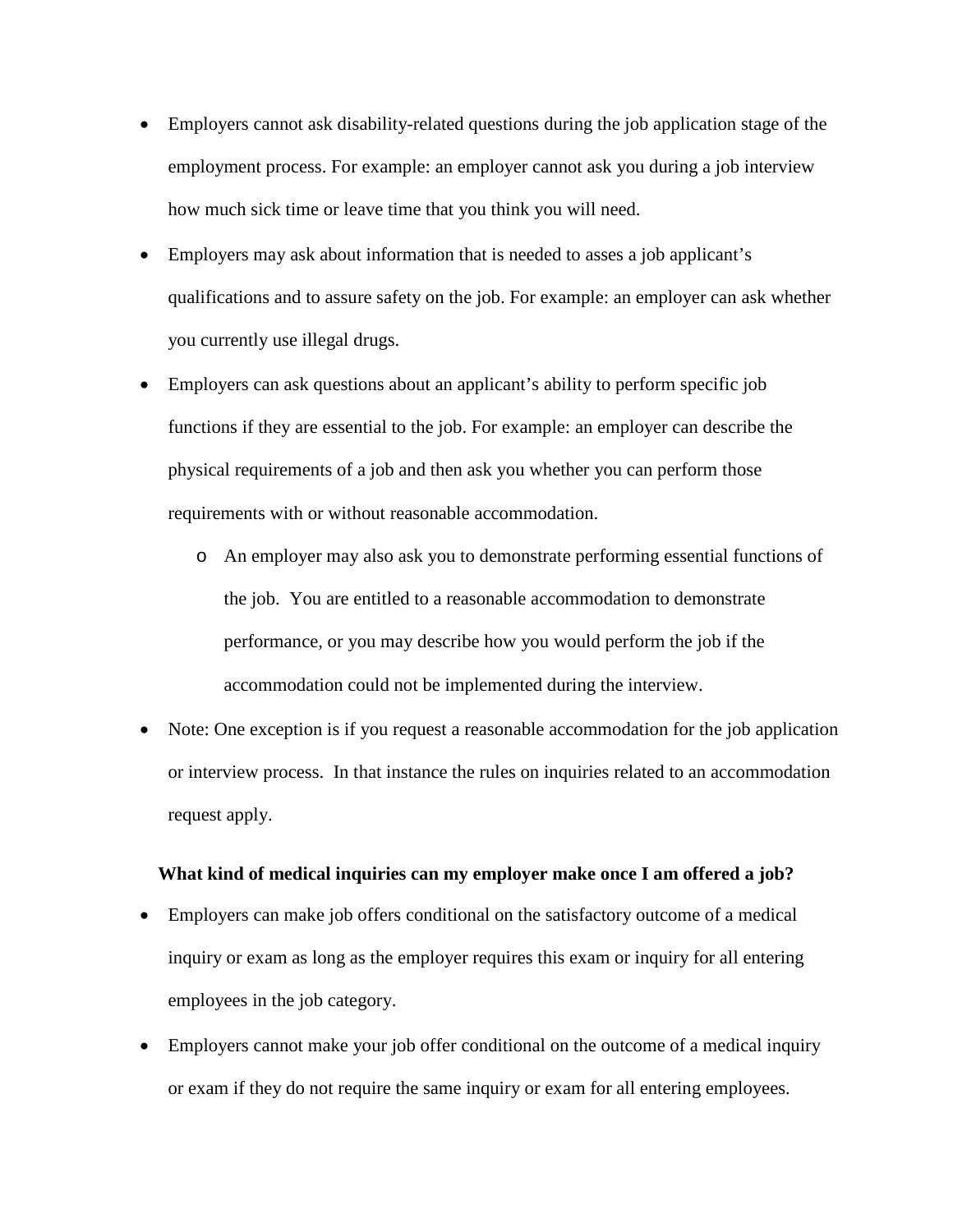- Medical inquiries and exams conducted after a conditional job offer do not have to be job-related or consistent with business needs. However, if the medical exam tends to screen out people with disabilities itmay violate the ADA unless your employer can show that the exam or inquiry is job-related and consistent with business needs.
	- o For example, an employer may require all applicants for a loading dock position to be physically capable of lifting 50 pounds. But the same requirement of an administrative position would not be job-related and consistent with business needs, and tends to screen out people with disabilities.

#### **What kind of medical inquiries can my employer make during my employment?**

- Once you begin work, an employer can require medical exams and inquiries only when these exams and inquires are job-related and consistent with business needs.
- Examples of situations in which medical exams or inquiries may be appropriate:
	- 1. An employee is having a problem that has compromised job safety.
	- 2. It is necessary to determine if an employee can perform a physically demanding job.
- If you ask for a reasonable accommodation, your employer can ask you to provide medical information to determine whether the accommodation is necessary.
- If you ask for a reasonable accommodation and do not provide sufficient documentation requested by your employer, your employer may require you to be examined by a health care provider of their choice.
- However, an employer cannot ask you to undergo a medical exam when the disability of medical condition for which you are requesting accommodation is known or obvious.
- After your return from sick leave, an employer may make medical inquires or require a medical exam if the employer has a reasonable belief that your ability to perform the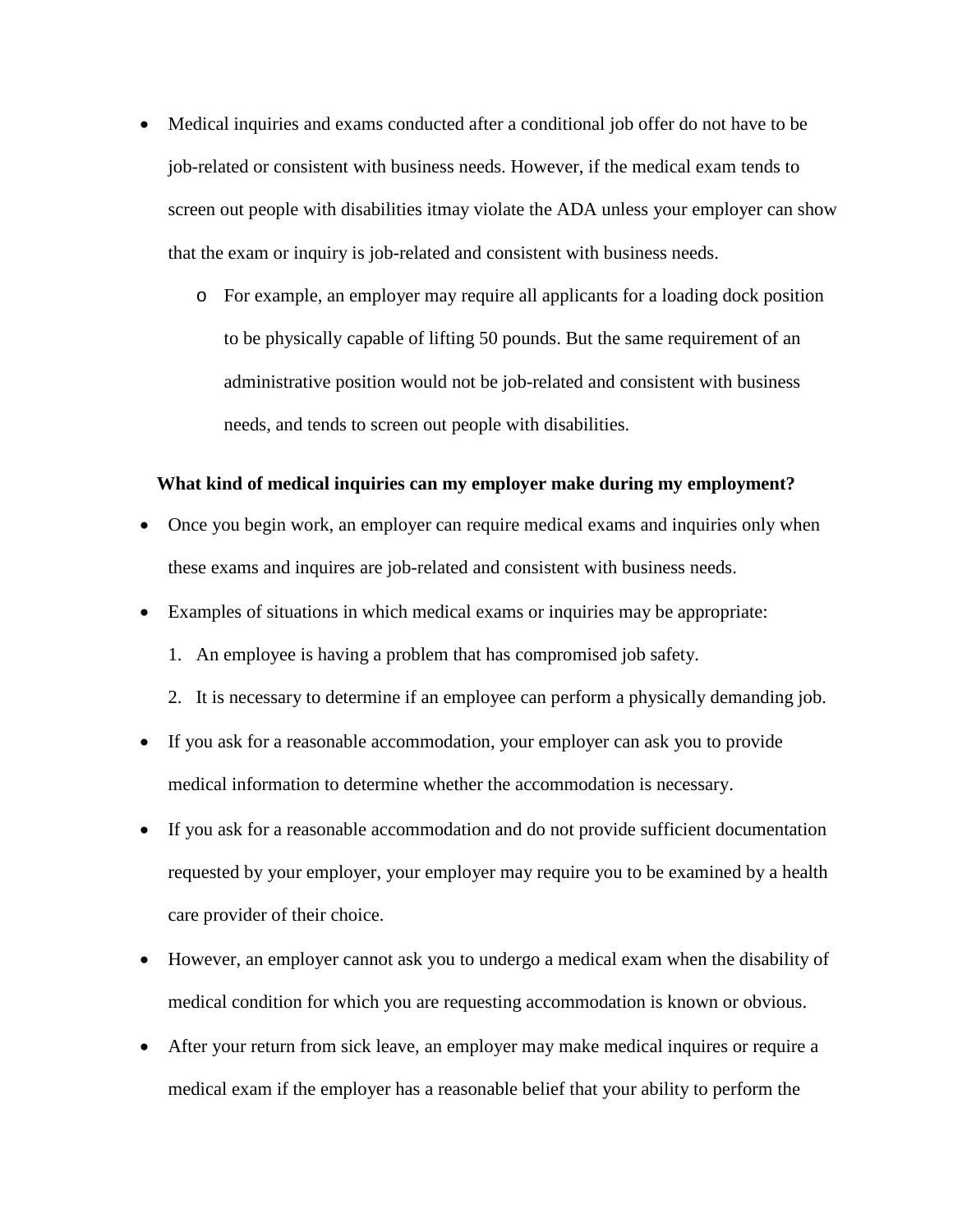essential functions of the job will be impaired by a medical condition. But, your employer may not require you to return to work with no restrictions without first considering whether a reasonable accommodation would enable the employee to perform the essential functions of the job. For more information on no restrictions policies, please follow this link.

#### **Can my employer share my medical information with others?**

- No. Your medical information is confidential. Your employer must maintain the results of any medical exams or inquiries in medical files separate from your personnel records and treat all medical information as confidential.
- There are a few situations in which employers can disclose your medical information:
	- 1. To supervisors or managers if they must be made aware of restrictions on and accommodations for you;
	- 2. With safety personnel if you have a disability that might require emergency treatment or assistance in the event of an emergency evacuation; and
	- 3. With government officials investigating ADA compliance claims.

#### **What should I do if my employer asks for medical information or requires an exam?**

- If your potential employer makes a medical inquiry during the job application and interview process, you do not have to answer. It would be a violation if the ADA if the employer refused to hire you if you refused to respond to this prohibited inquiry.
	- o If you believe you were not hired for a job because of a prohibited medical question on your job application or during a job interview, you may consider filing a complaint within 180 days. [Follow this link for more information](http://www.pilcop.org/wp-content/uploads/2014/11/Challenging-Employment-Discrimination.pdf) on filing complaints under the ADA and PHRA.